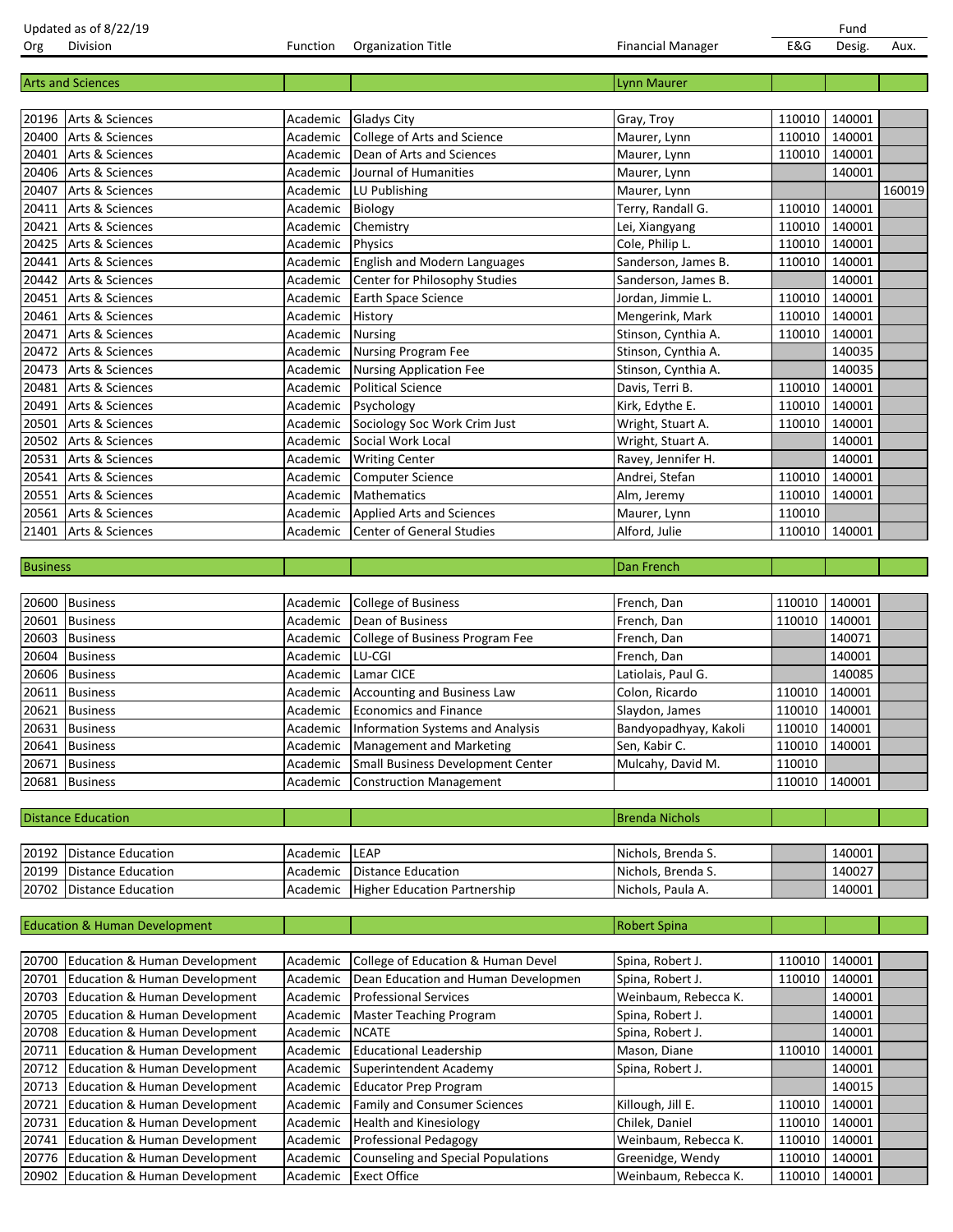| Org         | Division                             | Function | <b>Organization Title</b>               | <b>Financial Manager</b>  | E&G    | Desig. | Aux.   |
|-------------|--------------------------------------|----------|-----------------------------------------|---------------------------|--------|--------|--------|
|             |                                      |          |                                         |                           |        |        |        |
| Engineering |                                      |          |                                         | <b>Brian Craig</b>        |        |        |        |
|             |                                      |          |                                         |                           |        |        |        |
| 20801       | Engineering                          | Academic | Dean of Engineering                     | Craig, Brian N.           | 110010 | 140001 |        |
| 20811       | Engineering                          | Academic | <b>College of Engineering</b>           | Craig, Brian N.           | 110010 | 140001 |        |
| 20813       | Engineering                          | Academic | College of Engineer Ambass Progm        | Craig, Brian N.           |        | 140001 |        |
| 20821       | Engineering                          | Academic | Tx Haz Waste Research Ctr               | Ho, Tho C.                | 110010 |        |        |
| 20831       | Engineering                          | Academic | <b>Chemical Engineering</b>             | Ho, Tho C.                | 110010 | 140001 |        |
| 20833       | Engineering                          | Academic | <b>Materials Instrumentation Center</b> | Craig, Brian N.           |        | 140001 |        |
| 20841       | Engineering                          | Academic | Civil Engineering                       | Haselbach, Liv M.         | 110010 | 140001 |        |
| 20843       | Engineering                          | Academic | Center for Water & Air Quality          | Lin, Che-Jen J.           | 110010 | 140001 |        |
| 20851       | Engineering                          | Academic | <b>Electrical Engineering</b>           | Myler, Harley R.          | 110010 | 140001 |        |
| 20861       | Engineering                          | Academic | Industrial Engineering                  | Craig, Brian N.           | 110010 | 140001 |        |
| 20871       | Engineering                          | Academic | <b>Mechanical Engineering</b>           | Chu, Hsing-Wei            | 110010 | 140001 |        |
|             | 20881 Engineering                    | Academic | Texas Air Research Center               | Ho, Tho C.                | 110010 |        |        |
|             |                                      |          |                                         |                           |        |        |        |
|             | <b>Fine Arts &amp; Communication</b> |          |                                         | Derina Holtzhausen        |        |        |        |
|             |                                      |          |                                         |                           |        |        |        |
| 21000       | Fine Arts & Communication            | Academic | College of Fine Arts and Comm           | Holtzhausen, Derina R.    | 110010 | 140001 |        |
| 21001       | Fine Arts & Communication            | Academic | Dean of Fine Arts and Comm              | Holtzhausen, Derina R.    | 110010 | 140001 |        |
| 21004       | Fine Arts & Communication            | Academic | <b>Music Excellence Award</b>           | Shook, Brian A.           |        | 140001 |        |
| 21011       | Fine Arts & Communication            | Academic | Art                                     | Meeks, Donna M.           | 110010 | 140001 |        |
| 21013       | Fine Arts & Communication            |          | Dishman Art Museum                      | Kiel, Dennis M.           | 110010 |        |        |
| 21021       |                                      | Academic |                                         |                           |        | 140001 |        |
|             | Fine Arts & Communication            | Academic | Communication                           | Tindall, Natalie Tiana J. | 110010 |        |        |
| 21022       | Fine Arts & Communication            | Academic | <b>KVLU Radio</b>                       | Balentine, Byron          |        | 140001 |        |
| 21031       | Fine Arts & Communication            | Academic | Deaf Studies and Deaf Education         | Clark, Mary D.            | 110010 | 140001 |        |
| 21032       | Fine Arts & Communication            | Academic | Speech and Hearing Services             | Harn, Monica L.           | 110010 | 140001 |        |
| 21033       | Fine Arts & Communication            | Academic | <b>Hearing Aids</b>                     | Harn, Monica L.           |        | 140039 |        |
| 21041       | Fine Arts & Communication            | Academic | Music                                   | Shook, Brian A.           | 110010 | 140001 |        |
| 21042       | Fine Arts & Communication            | Academic | Theatre and Dance                       | Wright, Christopher G.    | 110010 | 140001 | 160001 |
| 41006       | Fine Arts & Communication            | Academic | Band                                    | Shook, Brian A.           |        |        | 160001 |
| 41009       | Fine Arts & Communication            | Academic | Choir                                   | Shook, Brian A.           |        |        | 160001 |
| 41010       | Fine Arts & Communication            | Academic | Drama                                   | Wright, Christopher G.    |        |        | 160001 |
| 41013       | Fine Arts & Communication            | Academic | Pep Band                                | Shook, Brian A.           |        |        | 160001 |
| 41017       | Fine Arts & Communication            | Academic | Jazz Band                               | Shook, Brian A.           |        |        | 160001 |
| 41018       | Fine Arts & Communication            | Academic | Opera                                   | Shook, Brian A.           |        |        | 160001 |
| 41019       | Fine Arts & Communication            | Academic | Orchestra                               | Shook, Brian A.           |        |        | 160001 |
| 41023       | Fine Arts & Communication            | Academic | <b>University Press</b>                 | Coughlan, Andrew H.       |        |        | 160001 |
|             | 41030 Fine Arts & Communication      |          | Academic   Marching Band                | Shook, Brian A.           |        |        | 160001 |
|             |                                      |          |                                         |                           |        |        |        |
| Provost     |                                      |          |                                         | James Marquart            |        |        |        |
|             |                                      |          |                                         |                           |        |        |        |
| 20001       | Provost                              | Academic | Provost & VP Academic Affairs           | Marquart, James W.        | 110010 | 140001 |        |
| 20004       | Provost                              | Academic | <b>Faculty Development Leave</b>        | Marquart, James W.        |        | 140001 |        |
| 20007       | Provost                              | Academic | Undergraduate Research                  | Das, Kumer P.             |        | 140001 |        |
| 20016       | Provost                              | Academic | Science, Technology & Research          | Bernazanni, Paul          | 110010 | 140001 |        |
|             | 20023 Provost                        | Academic | Research Start-Ups                      | Marquart, James W.        |        | 140001 |        |
| 20101       | Provost                              | Academic | Senior Associate Provost                | Nordgren, Joseph E.       | 110010 | 140001 |        |
| 20102       | Provost                              | Academic | <b>Faculty Senate</b>                   |                           |        | 140001 |        |
| 20141       | Provost                              | Academic | Texas Academy Leadership in Humanity    | Stevenson, Scott A.       | 110010 | 140001 |        |
| 20161       | Provost                              | Academic | Planning and Assessment                 | Hefner-Babb, Theresa S.   | 110010 | 140001 |        |
| 20201       | Provost                              | Academic | Research Development                    | Das, Kumer P.             | 110010 | 140001 |        |
| 20202       | Provost                              | Academic | Sponsored Program Administration        | Das, Kumer P.             | 110010 | 140001 |        |
| 20203       | Provost                              | Academic | Research Enhancement                    | Das, Kumer P.             |        | 140001 |        |
| 20303       | Provost                              | Academic | Quality Enhancement Program             | Hefner-Babb, Theresa S.   | 110010 | 140001 |        |
| 21201       | Provost                              | Academic | <b>Graduate Studies</b>                 | Harn, William E.          | 110010 | 140001 |        |
|             | 21204 Provost                        | Academic | <b>Graduate Studies Application</b>     | Harn, William E.          |        | 140054 |        |
|             |                                      |          |                                         |                           |        |        |        |

21301 Provost **Academic Honors Program** Dodson, Kevin E. 110010 140001 21411 Provost **Academic Center Teaching & Learning Enhancem** Khoshlessan, Rezvan 110010 140001

41022 Provost **Academic Academic Lecture Series** Nordgren, Joseph 160001

Updated as of 8/22/19<br>
Org Division Contract Contract Contract Contract Contract Contract Contract Contract Contract Contract Contra<br>
Org Division Contract Contract Contract Contract Contract Contract Contract Contract Con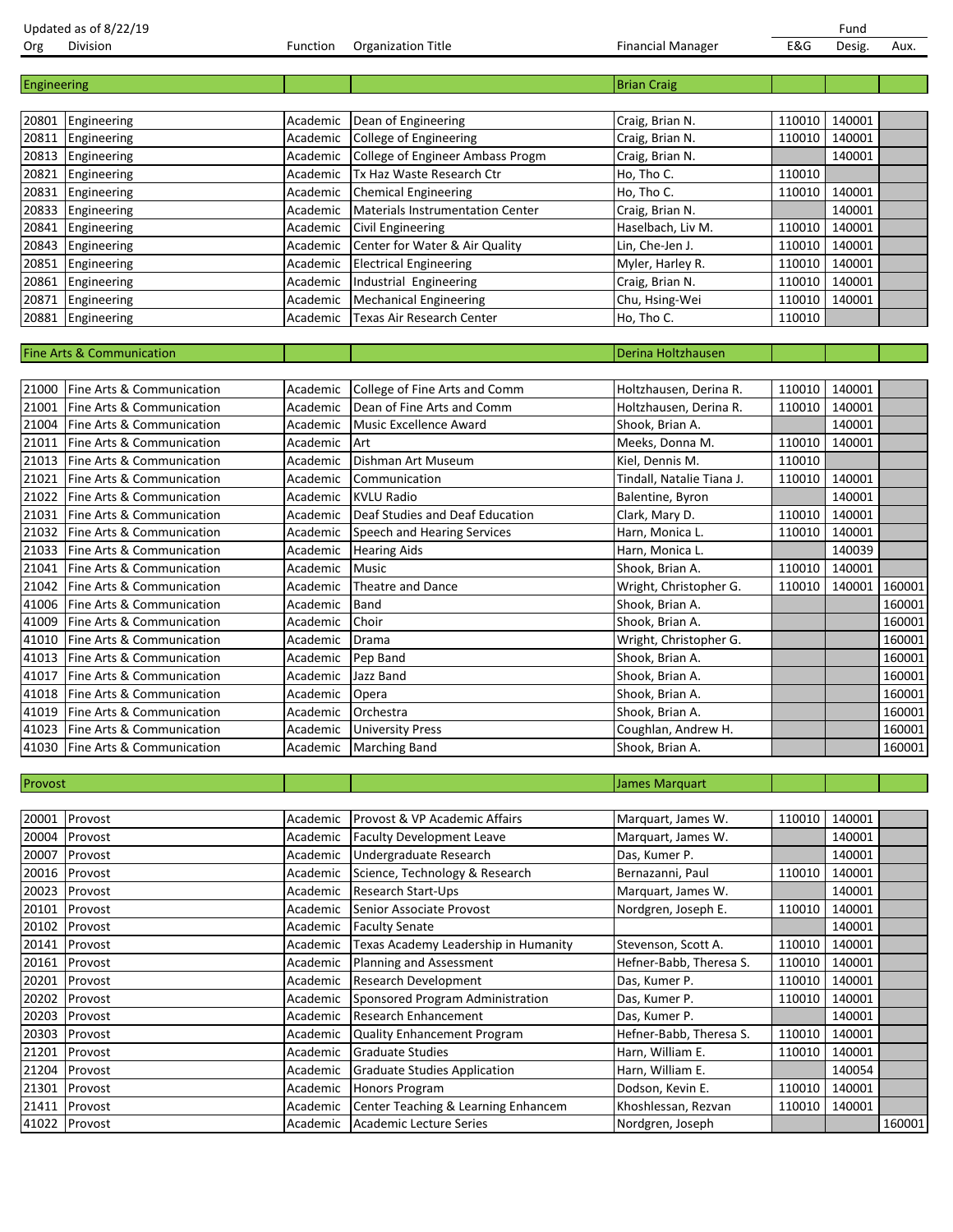| Org        | Division                           |                    | Function Organization Title            | <b>Financial Manager</b>           | E&G    | Desig.               | Aux.          |
|------------|------------------------------------|--------------------|----------------------------------------|------------------------------------|--------|----------------------|---------------|
|            |                                    |                    |                                        |                                    |        |                      |               |
|            | <b>AVP Controller</b>              |                    |                                        | Jamie Larson                       |        |                      |               |
|            |                                    |                    |                                        |                                    |        |                      |               |
|            | 30008 AVP Controller               | Finance            | Institutional Reserve & Contingency    | Larson, Jamie S.                   |        | 140001               |               |
|            | 30110 AVP Controller               | Finance            | Controller                             | Larson, Jamie S.                   |        | 110010 140001        |               |
|            | 30111 AVP Controller               | Finance            | <b>Finance and Reporting</b>           | Larson, Jamie S.                   |        | 110010 140001        |               |
|            | 30112 AVP Controller               | Finance            | University Insurance                   | Larson, Jamie S.                   |        | 140001               |               |
|            | 30113 AVP Controller               | Finance            | <b>University Contingency</b>          | Larson, Jamie S.                   |        | 140100               |               |
|            | 30114 AVP Controller               | Finance            | <b>Employee Education Plans</b>        | Larson, Jamie S.                   |        | 140001               |               |
|            | 30121 AVP Controller               | Finance            | <b>Budget and Analysis</b>             | Larson, Jamie S.                   | 110010 |                      |               |
|            | 30131 AVP Controller               | Finance            | Associate Controller                   | Larson, Jamie S.                   |        | 110010 140001        |               |
|            | 30132 AVP Controller               | Finance            | Cashiering                             | Larson, Jamie S.                   | 110010 |                      |               |
|            | 30138 AVP Controller               | Finance            | SORM                                   | Larson, Jamie S.                   | 110010 |                      |               |
|            | 30151 AVP Controller               | Finance            | Payroll                                | Larson, Jamie S.                   | 110010 |                      |               |
|            | 30159 AVP Controller               | Finance            | <b>Controller Reserve</b>              | Larson, Jamie S.                   |        | 110010 140001 160004 |               |
|            | 30172 AVP Controller               | Finance            | Graduate Setaside                      | Larson, Jamie S.                   |        | 140033               |               |
|            | 30173 AVP Controller               | Finance            | Under Graduate Setaside                | Larson, Jamie S.                   |        | 140032               |               |
|            | 30174 AVP Controller               | Finance            | <b>TPeg Scholarships</b>               | Larson, Jamie S.                   |        | 140008               |               |
|            | 30505 AVP Controller               | Finance            | <b>Benefit Retirees Ins</b>            | Larson, Jamie S.                   |        | 110010 140001        |               |
|            | 47012 AVP Controller               | Finance            | <b>Food Services</b>                   | Larson, Jamie S.                   |        |                      | 160006        |
|            |                                    |                    |                                        |                                    |        |                      |               |
| Facilities |                                    |                    |                                        | <b>David Martin</b>                |        |                      |               |
|            |                                    |                    |                                        |                                    |        |                      |               |
|            | 30201 Facilities                   | Finance            | Associate VP Facilities Management     | Martin, David                      |        | 140001               |               |
|            | 30204 Facilities                   | Finance            | <b>Building Maintenance</b>            | Martin, David                      |        | 140001               |               |
|            | 30205 Facilities                   | Finance            | <b>Utilities</b>                       | Martin, David                      | 110010 |                      |               |
|            | 30211 Facilities                   | Finance            | <b>Fleet Maintenance</b>               | Martin, David                      |        | 140001               |               |
|            | 30231 Facilities                   | Finance            | <b>Custodial Services</b>              | Martin, David                      |        | 140001               |               |
|            | 30232 Facilities                   | Finance            | <b>Custodial Services Housing</b>      | Martin, David                      |        |                      | 160005        |
|            | 30235 Facilities                   | Finance            | <b>Special Events</b>                  | Martin, David                      |        |                      | 140001 161038 |
|            | 30241 Facilities                   | Finance            | <b>Grounds Maintenance</b>             | Martin, David                      |        | 140001               |               |
|            | 30251 Facilities                   | Finance            | <b>Energy Management</b>               | Martin, David                      |        | 140001               |               |
|            | 30501 Facilities                   | Finance            | Risk Management                        | Martin, David                      |        | 110010 140001        |               |
|            |                                    |                    |                                        |                                    |        |                      |               |
|            | <b>Human Resources</b>             |                    |                                        | <b>Catherine Benson</b>            |        |                      |               |
|            |                                    |                    |                                        |                                    |        |                      |               |
|            | 30401 Human Resources              | Finance            | Human Resources                        | Benson, Catherine A.               |        | 110010 140001        |               |
|            | 30403 Human Resources              | Finance            | <b>Campus Consolidated HR Services</b> | Benson, Catherine A.               |        | 140001               |               |
|            |                                    |                    |                                        |                                    |        |                      |               |
|            | <b>VP Finance &amp; Operations</b> |                    |                                        | <b>Craig Ness</b>                  |        |                      |               |
|            |                                    |                    |                                        |                                    |        |                      |               |
|            | 20005 VP Finance & Operations      |                    | <b>Environmental Sustainability</b>    | Flosi, Alicen B.                   |        | 140001               |               |
|            | 20864 VP Finance & Operations      | Finance<br>Finance | Center-Advances in Study of Port Mgmt  | Stromberg, Rolf E.                 |        | 110010 140001        |               |
|            |                                    |                    |                                        |                                    |        |                      |               |
|            | 30001 VP Finance & Operations      | Finance            | VP for Finance and Operations          | Ness, Edward C.<br>Ness, Edward C. |        | 110010 140001        |               |
|            | 30004 VP Finance & Operations      | Finance            | <b>Planning and Analysis</b>           |                                    |        | 140001               |               |
|            | 30203 VP Finance & Operations      | Finance            | Design and Construction                | Miller, Katherine E.               |        | 140001               |               |
|            |                                    |                    |                                        |                                    |        |                      |               |
|            | <b>AVP</b> for Administration      |                    |                                        | <b>Diane Drawhorn</b>              |        |                      |               |
|            |                                    |                    |                                        |                                    |        |                      |               |
|            | 30101 AVP for Administration       | Finance            | Assoc VP for Administration            | Drawhorn, Diane J.                 |        | 110010 140001        |               |
|            | 30102 AVP for Administration       | Finance            | <b>Accounts Payable</b>                | Thousand, Jody L.                  | 110010 |                      |               |
|            | 30141 AVP for Administration       | Finance            | <b>Contract Administration</b>         | Scott, Ashley D.                   |        | 110010 140001        |               |
|            | 30161 AVP for Administration       | Finance            | Purchasing                             | Carter-Elizondo, Stacy L.          |        | 110010 140001        |               |
|            | 30162 AVP for Administration       | Finance            | Logistical Support                     | Townsend, Stephanie                |        | 110010 140001        |               |
|            | 30601 AVP for Administration       | Finance            | Parking                                | Drawhorn, Diane J.                 |        |                      | 160009        |
|            | 30619 AVP for Administration       | Finance            | Parking Lot Maintenance                | Drawhorn, Diane J.                 |        |                      | 160009        |

30841 AVP for Administration Finance Post Office Operations Townsend, Stephanie 140001

Updated as of 8/22/19 Fund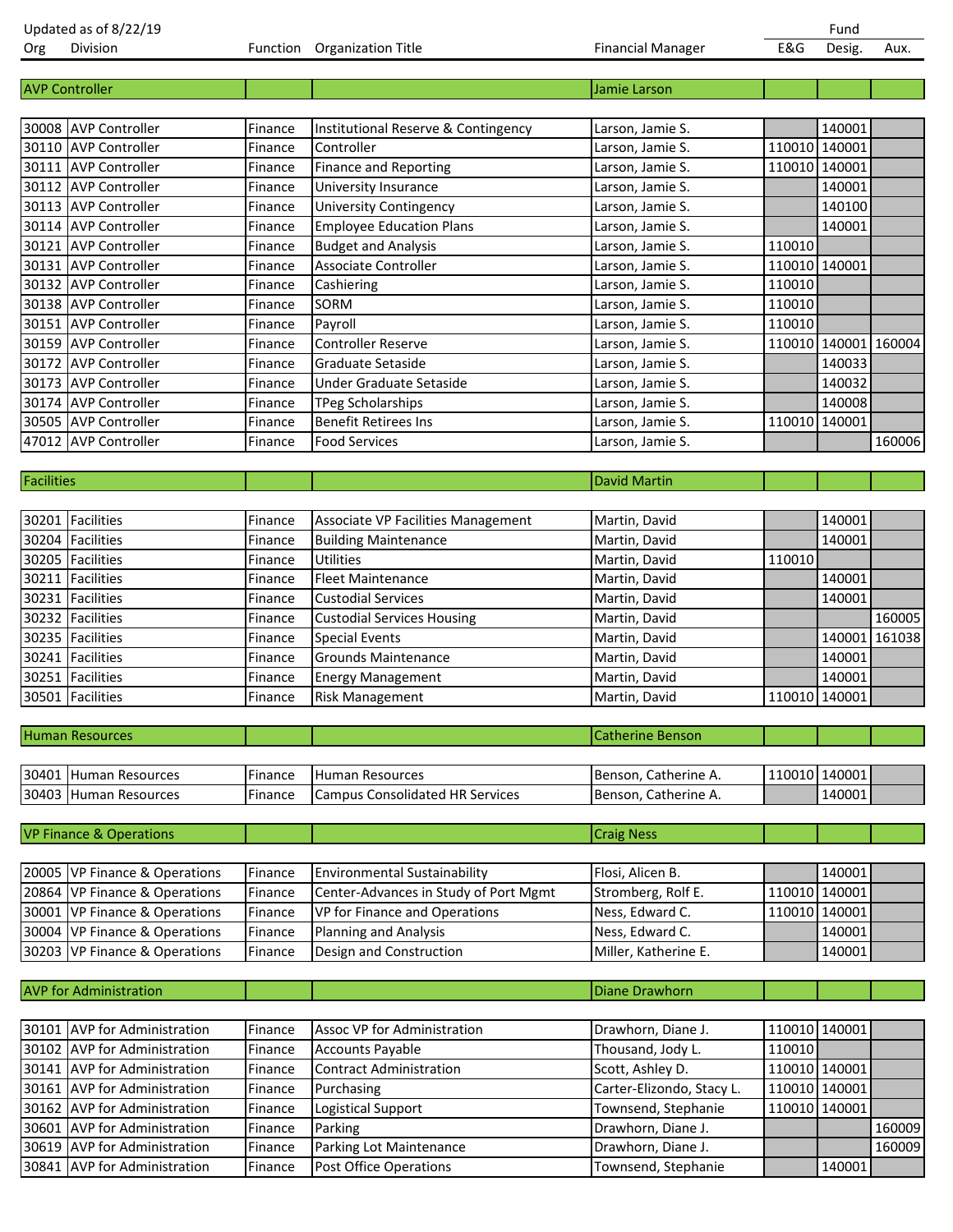|                  | Updated as of 8/22/19 |           |                                   |                          |     | Fund   |        |
|------------------|-----------------------|-----------|-----------------------------------|--------------------------|-----|--------|--------|
| Org              | Division              | Function  | Organization Title                | <b>Financial Manager</b> | E&G | Desig. | Aux.   |
|                  |                       |           |                                   |                          |     |        |        |
| Advancement      |                       |           |                                   | Jaun Zabala              |     |        |        |
|                  |                       |           |                                   |                          |     |        |        |
|                  | 50001 Advancement     | President | <b>University Advancement</b>     | Zabala, Juan J.          |     | 140001 |        |
|                  | 50031 Advancement     | President | Alumni Affairs                    | Zabala, Juan J.          |     | 140018 |        |
|                  |                       |           |                                   |                          |     |        |        |
| <b>Athletics</b> |                       |           |                                   | Marco Born               |     |        |        |
|                  |                       |           |                                   |                          |     |        |        |
| 42011            | Athletics             | President | Montagne Center                   | Born, Marco              |     |        | 160040 |
| 60001            | Athletics             | President | <b>Athletics Director</b>         | Born, Marco              |     |        | 161016 |
| 60003            | Athletics             | President | <b>Athletic Business Office</b>   | Born, Marco              |     |        | 161016 |
| 60006            | Athletics             | President | <b>Cardinal Club</b>              | Born, Marco              |     |        | 161016 |
| 60025            | Athletics             | President | <b>Strength Training</b>          | Born, Marco              |     |        | 161016 |
| 60026            | Athletics             | President | Championships                     | Born, Marco              |     |        | 161016 |
| 60029            | Athletics             | President | <b>Athletic Video</b>             | Born, Marco              |     |        | 161016 |
| 60031            | Athletics             | President | Athletic Development              | Born, Marco              |     |        | 161016 |
| 60041            | <b>Athletics</b>      | President | <b>Athletic Academics Affairs</b> | Born, Marco              |     |        | 161016 |
| 60071            | Athletics             | President | <b>Media Relations</b>            | Born, Marco              |     |        | 161016 |
| 60081            | Athletics             | President | <b>Athletic Training</b>          | Born, Marco              |     |        | 161016 |
| 60082            | Athletics             | President | Southland Conference              | Born, Marco              |     |        | 161016 |
| 61011            | Athletics             | President | <b>Mens Baseball</b>              | Born, Marco              |     |        | 161016 |
| 61021            | Athletics             | President | <b>Mens Basketball</b>            | Born, Marco              |     |        | 161016 |
| 61027            | Athletics             | President | <b>Home Game</b>                  | Born, Marco              |     |        | 161016 |
| 61031            | <b>Athletics</b>      | President | <b>Golf Mens</b>                  | Born, Marco              |     |        | 161016 |
| 61041            | Athletics             | President | <b>Tennis Mens</b>                | Born, Marco              |     |        | 161016 |
| 61051            | Athletics             | President | <b>Track Mens</b>                 | Born, Marco              |     |        | 161016 |
| 61071            | Athletics             | President | Football                          | Born, Marco              |     |        | 161016 |
| 65011            | Athletics             | President | <b>Womens Basketball</b>          | Born, Marco              |     |        | 161016 |
| 65021            | Athletics             | President | <b>Golf Womens</b>                | Born, Marco              |     |        | 161016 |
| 65031            | Athletics             | President | <b>Tennis Womens</b>              | Born, Marco              |     |        | 161016 |
| 65051            | Athletics             | President | Womens Volleyball                 | Born, Marco              |     |        | 161016 |
| 65071            | Athletics             | President | <b>Womens Soccer</b>              | Born, Marco              |     |        | 161016 |
|                  | 65081 Athletics       |           | President   Womens Softball       | Born, Marco              |     |        | 161016 |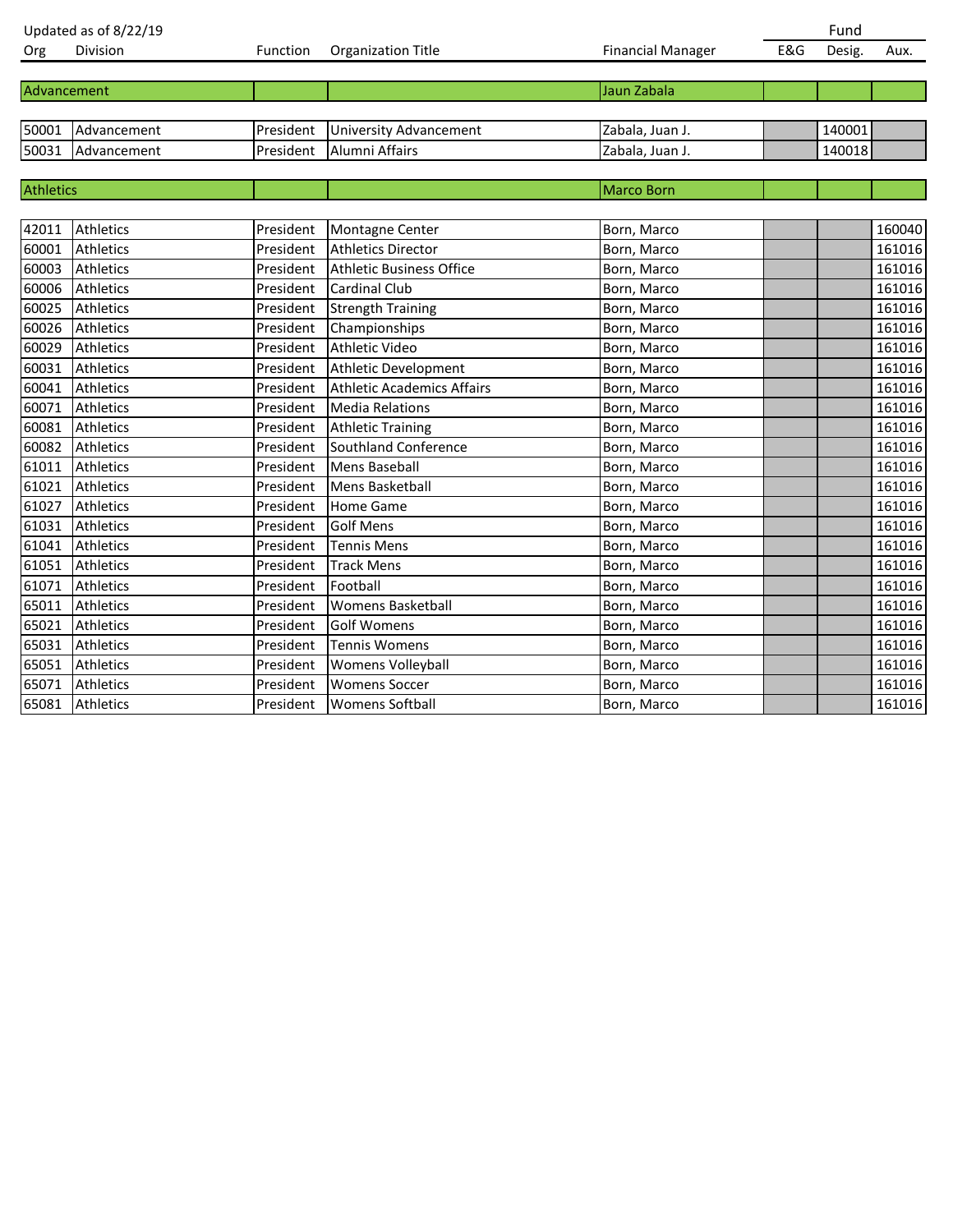| Org   | Division                                    | Function  | <b>Organization Title</b>             | <b>Financial Manager</b> | E&G           | Desig.        | Aux.   |
|-------|---------------------------------------------|-----------|---------------------------------------|--------------------------|---------------|---------------|--------|
|       |                                             |           |                                       |                          |               |               |        |
|       | <b>Enrollment Management</b>                |           |                                       | <b>Katrina Brent</b>     |               |               |        |
|       |                                             |           |                                       |                          |               |               |        |
| 17006 | <b>Enrollment Management</b>                | President | <b>Veteran's Affairs</b>              | Broussard, Carly         | 110010        |               |        |
| 20008 | <b>Enrollment Management</b>                | President | Study Abroad & Student Exchange       | Shim, Irene              |               | 110010 140001 |        |
| 20010 | <b>Enrollment Management</b>                | President | Scholarships                          | Broussard, Carly         |               | 110010 140001 |        |
| 20012 | <b>Enrollment Management</b>                | President | Office of Scholarships & Fin. Aid     | Broussard, Carly         |               | 140001        |        |
| 20111 | <b>Enrollment Management</b>                | President | <b>Enrollment Services</b>            | Contreas, Celeste        |               | 110010 140001 |        |
| 20114 | <b>Enrollment Management</b>                | President | <b>Area Recruiting</b>                | Sarda, Jose A.           |               | 110010 140001 |        |
| 20151 | <b>Enrollment Management</b>                | President | Registrar                             | Short, William D.        |               | 110010 140001 |        |
| 20152 | <b>Enrollment Management</b>                | President | Commencement                          | Short, William D.        |               | 140001        |        |
| 20155 | <b>Enrollment Management</b>                | President | <b>Enrollment Management</b>          | Brent, Katrina M.        |               | 110010 140001 |        |
| 20156 | <b>Enrollment Management</b>                | President | <b>Undergraduate Advising Center</b>  | Holloway, Kayla          |               | 110010 140058 |        |
| 20174 | <b>Enrollment Management</b>                | President | Freshman Interest Groups (FIGS)       | Brent, Katrina M.        |               | 140001        |        |
| 20193 | <b>Enrollment Management</b>                | President | <b>Retention and Student Services</b> | Escamilla, Craig         |               | 140001        |        |
| 20301 | <b>Enrollment Management</b>                | President | <b>Welcome Center</b>                 | Craig, Tracie B.         |               | 140001        |        |
| 20302 | <b>Enrollment Management</b>                | President | <b>Center for Academic Success</b>    | Hoover, Rachel           |               | 110010 140058 |        |
| 20305 | <b>Enrollment Management</b>                | President | Cardinal Lead                         | Hoover, Rachel           |               | 140001        |        |
| 20402 | <b>Enrollment Management</b>                | President | Center of Study Abroad                | Shim, Irene              |               | 140029        |        |
| 30171 | <b>Enrollment Management</b>                | President | <b>Student Financial Aid</b>          | Broussard, Carly         | 110010 140001 |               |        |
| 30613 | <b>Enrollment Management</b>                | President | <b>Compliance Scholarships</b>        | Harn, William E.         |               | 140001        |        |
| 30615 | <b>Enrollment Management</b>                | President | Graduate Scholarships                 | Harn, William E.         |               | 140001        |        |
| 30616 | <b>Enrollment Management</b>                | President | <b>Cardinal Scholars</b>              | Broussard, Carly         |               | 140001        |        |
| 30617 | <b>Enrollment Management</b>                | President | Mirabeau Scholarships                 | Broussard, Carly         |               | 140001        |        |
| 30621 | <b>Enrollment Management</b>                | President | South Houston Recruitment Initative   | Broussard, Carly         |               | 140001        |        |
| 30622 | <b>Enrollment Management</b>                | President | Transfer Excellence Scholarship       | Broussard, Carly         |               | 140001        |        |
| 30623 | <b>Enrollment Management</b>                | President | Legends Scholars Scholarship          | Broussard, Carly         |               | 140001        |        |
| 30624 | <b>Enrollment Management</b>                | President | Living-Learning Community Schol       | Broussard, Carly         |               | 140001        |        |
|       |                                             |           |                                       |                          |               |               |        |
|       | <b>Global Diversity &amp; Intcl Affairs</b> |           |                                       | John Bello-Ogunu         |               |               |        |
|       |                                             |           |                                       |                          |               |               |        |
| 10108 | <b>Gobal Diversity</b>                      | President | <b>Global Diversity Enhancement</b>   | Bello-Ogunu, John O.     |               | 140001        |        |
| 17000 | <b>Gobal Diversity</b>                      | President | VP of Global Diversity & Intcl Aff    | Bello-Ogunu, John O.     |               | 140001        |        |
| 17001 | <b>Gobal Diversity</b>                      | President | Diversity & Intercultural Affairs     | Bello-Ogunu, John O.     |               | 110010 140001 |        |
| 17002 | Gobal Diversity                             | President | International Student Services        | Bello-Ogunu, John O.     |               | 110010 140001 |        |
| 17003 | <b>Gobal Diversity</b>                      | President | Men of Excellence                     | Bello-Ogunu, John O.     |               | 140001        |        |
| 17005 | <b>Gobal Diversity</b>                      | President | <b>UNIDAD Scholars Program</b>        | Bello-Ogunu, John O.     |               | 140001        |        |
| 20171 | <b>Gobal Diversity</b>                      | President | <b>Disability Resource Center</b>     | Mutz, Kyle J.            | 110010        | 140001        |        |
| 20172 | <b>Gobal Diversity</b>                      | President | <b>Communication Access Services</b>  | Bello-Ogunu, John O.     |               | 140001        |        |
| 20521 | <b>Gobal Diversity</b>                      | President | LU Pathway Program                    | Bello-Ogunu, John O.     |               | 140066        |        |
| 41003 | <b>Gobal Diversity</b>                      | President | <b>International Student Council</b>  | Bello-Ogunu, John O.     |               |               | 160001 |
| 41067 | <b>Gobal Diversity</b>                      | President | Global Diversity & Inclusion Prog     | Bello-Ogunu, John O.     |               |               | 160001 |

| Information Tech. |  |  |
|-------------------|--|--|
|                   |  |  |

**Priscilla Parsons** 

| 30301 | Information Technology        | President | Information Technology              | Parsons, Priscilla A. | 140009 |  |
|-------|-------------------------------|-----------|-------------------------------------|-----------------------|--------|--|
| 30311 | Information Technology        | President | <b>IT Service Desk</b>              | Parsons, Priscilla A. | 140009 |  |
| 30321 | Information Technology        | President | <b>IT Enterprise Applications</b>   | Parsons, Priscilla A. | 140009 |  |
| 30341 | <b>Information Technology</b> | President | IT Infrastructure                   | Parsons, Priscilla A. | 140009 |  |
| 30351 | Information Technology        | President | <b>IT Library Lab</b>               | Parsons, Priscilla A. | 140009 |  |
| 30361 | <b>Information Technology</b> | President | <b>IT Client Computing Services</b> | Parsons, Priscilla A. | 140009 |  |
| 30371 | Information Technology        | President | <b>IT Data Security</b>             | Parsons, Priscilla A. | 140009 |  |
| 30381 | <b>Information Technology</b> | President | <b>IT Media Services</b>            | Parsons, Priscilla A. | 140009 |  |
| 30391 | Information Technology        | President | IT Project Plan Managemnt & Assessm | Parsons, Priscilla A. | 140009 |  |